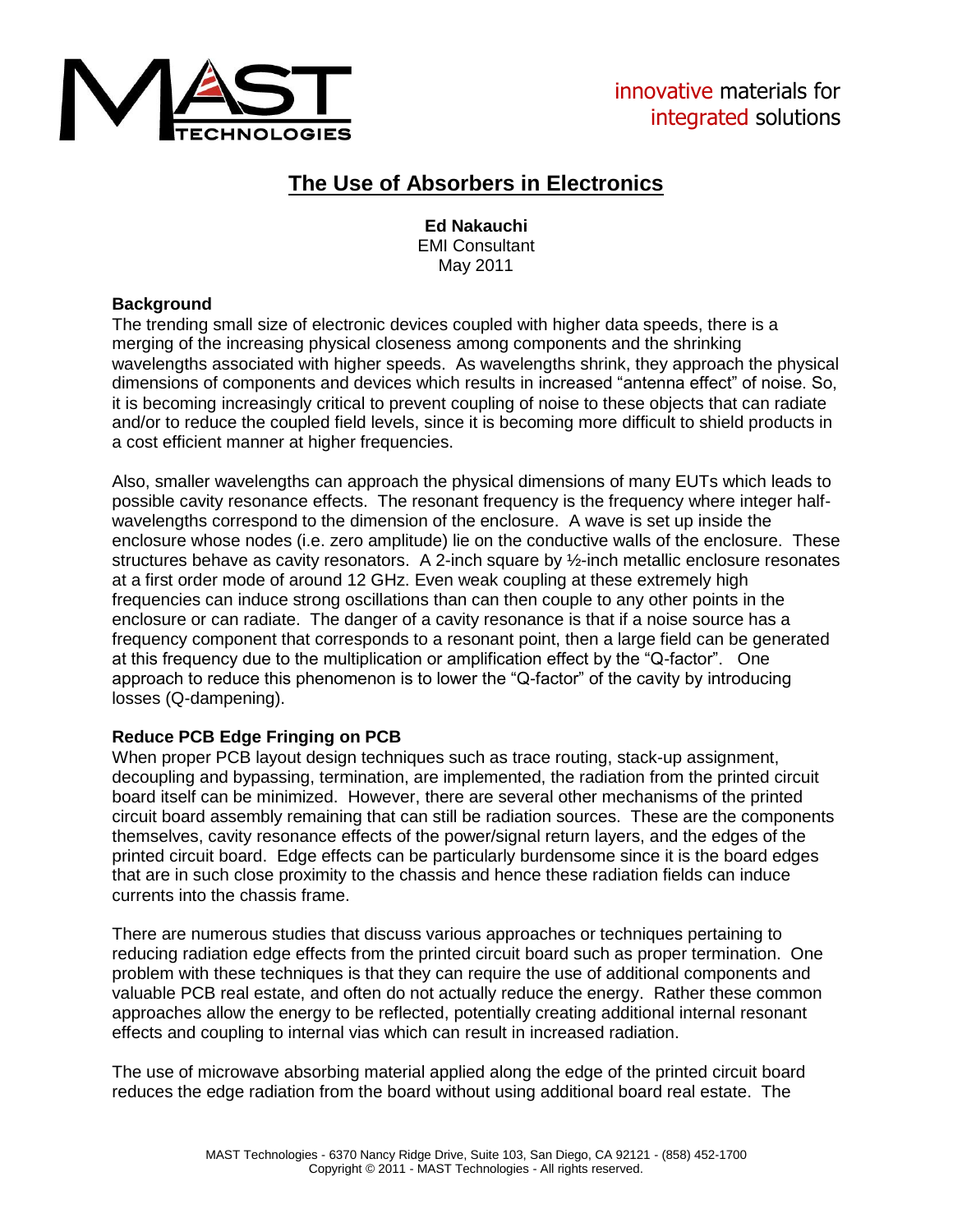

absorber also reduces the possibility of board resonance problems by dissipating the energy and not reflecting the energy back into the interior of the board. This can be attached to the edge of the board using a U-channel.

#### **Reduce PCB Trace Radiation**

Placing absorber material directly on top of microstrip traces reduces the fields emanating from the top side of the traces. This can be a particularly troublesome coupling mechanism if the traces are located on the bottom side of the board laying adjacent to the bottom of the enclosure. The coupling of the field to the chassis will cause currents to flow into the chassis and set up circulating currents within it. These circulating currents can then cause radiation from any slots, seams or apertures in their path. Placing absorber with PSA on the traces reduces the field coupling to the chassis. The effect on the trace impedance is minimal since the absorber material is high impedance (> 10 kohm). It can also be conveniently placed directly on top of the trace without any additional mounting or mechanical fastening mechanisms. This approach was used on a switch box and produced about 4-6 dB reduction in radiated emissions at 6 GHz.

#### **Reducing Cavity Resonance Effects**

A six-sided conductive enclosure or cavity can support electromagnetic resonance. Its coupling is a consequence of self-resonance of various structures such as slots in the PCB, metallic enclosures, slots between the PCB and the metallic enclosure. However, small size enclosures such as a GBIC module or a board shields with a single PCB and/or containing only a few components will appear as more of a true resonant cavity since most of the volume will be empty space (i.e. air). The danger of a resonance is that if a noise source has a frequency component that corresponds to a resonant point, then a large field can be generated at this frequency due to the multiplication or amplification effect by the "Q-factor". One approach to reduce this phenomenon is that the "Q-factor" of the cavity must be lowered by introducing losses (Q-dampening). The absorber material acts as a resistive load in the cavity. Today we see shielding more and more as a multilevel concept. Board shields will handle the lower frequencies, and an internal layer of microwave absorbing material will handle the higher frequency components. Absorbers are a viable option for handling these higher frequency resonant frequency issues. Absorbers work most efficiently at higher frequencies (i.e.>1 GHz) although work is continuing to keep reducing the low frequency end of these types of materials.

Absorbers reduce radiation or "shield" by literally absorbing the energy and converting it to heat and reducing the Q factor in a cavity. Using absorber material is convenient because it converts the electromagnetic energy, it does not have to be "grounded." As long as the absorber material intercepts or is in the field path, then it will reduce the electromagnetic energy of the field. A secondary effect of adding absorbing material inside the cavity is that it will change the effective permittivity of the cavity depending upon the amount of material added. As the volume of material becomes a more significant percentage of the interior volume, the more effect on the combined permittivity. By changing the effective permittivity, one can cause a shift in the location of the resonant frequency. This technique was used a switch box design and resulted in about a 6 dB reduction at 8.5 GHz.

#### **Reduce Heatsink Radiation**